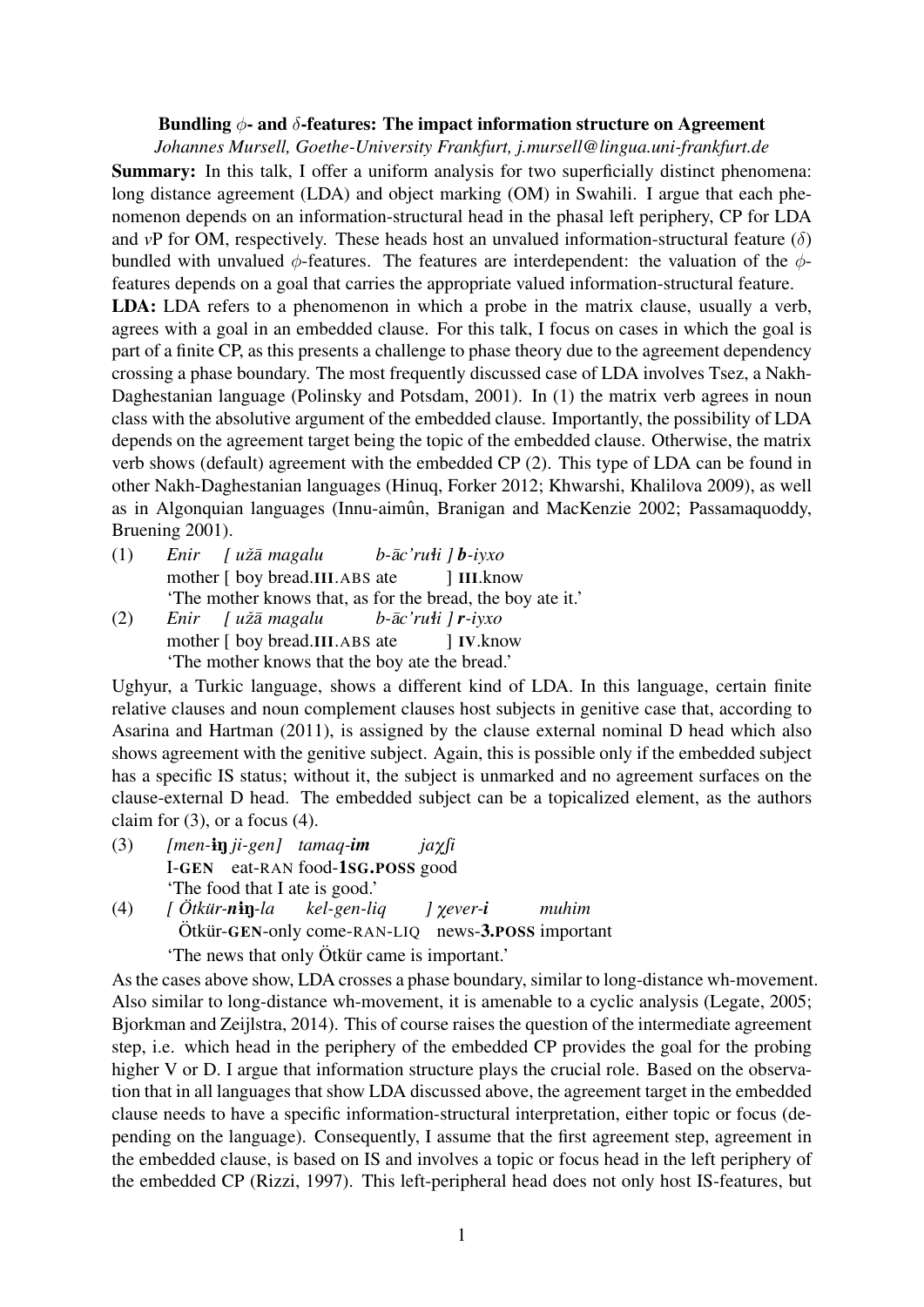IS-features bundled with  $\phi$ -features (cf. (5) for topics and (6) for focus).



Once the topic/focus head agrees with its goal, it not only values its topic/focus feature but also its  $\phi$ -features, crucially by agreement with the same argument. These  $\phi$ -features then serve as agreement goal for the matrix V/D, simply by being the closest appropriate goal.

**OM:** If an information-structural head bundled with  $\phi$ -features can be found in the periphery of the CP phase, the question arises whether something similar can be found in the *v*P. I argue that OM in Swahili presents such a case. Object marking in Swahili, and many other Bantu languages, surfaces as an optional prefix immediately preceding the verb stem, the *-ki-* affix in (7).

(7) *Mwanamke a-li-ki-vunja* 1.woman 3SG.S-PST-7.O-break 7.cup *kikombe.* 'The woman broke the cup.'

There is a long lasting discussion in the literature concerning the determining factors for OM and its syntactic status (Wald, 1979; Bresnan and Mchombo, 1987; Seidl and Dimitriadis, 1997; Marten and Kula, 2012; van der Wal, 2018). It can be shown that OM in Swahili does not depend on animacy or definiteness (8), as *-tembela* does not show OM even though the object is definite. OM becomes obligatory if the object is pre-posed (cf. first sentence of (9)) or *pro* dropped (cf. second sentence on (9)).

- (8) *Tu-li-po-kwenda* 1PL.S-PST-REL-go Dar 1PL.S-PST-visit university *Dar tu-li-tembela chuo-kikuu.* 'When we were in Dar we visited the/\*a (only) university.' (Nicolle 2000:684)
- (9) *Maneo haya a-li-ya-sema* 6.words these 3SG.S-PST-6.O-say with 9.voice 9.big Rosa 3SG.S-PST-6.O-hear *kwa sauti kubwa. Rosa a-li-\*(ya)-sikia.* 'He said the words loudly. Rosa heard them.' (Seidl & Dimitriadis 1997:376)

Based on Belletti (2004) and subsequent work, I assume that *v*P also hosts a left periphery containing discourse related projections/features, due to its status as a phase. These projections differ from those in the CP-periphery regarding the type of topics. Whereas topics in the CP encode properties like Aboutness or Familiarity, I argue that *v*P topics encode Givenness, the complement of new information (Kallulli, 2000). Similar to the analysis for LDA, I assume that the topic head in the *vP* periphery in Swahili hosts unvalued  $\phi$ -features that are bundled together with an unvalued topic feature that encodes Givenness (10).



This head then agrees with a Given object, valuing topic feature and φ-features at the same time. Thus, OM in Swahili depends on a particular information-structural interpretation of the object and also requires the presence of a set of  $\phi$ -features. I will show how this analysis can account for the behavior of OM in Swahili in various contexts, e.g. wh-questions, ECM-constructions, and contrastive focus.

Conclusion: Both LDA and OM in Swahili can be analyzed by bundling  $\delta$ -features together with φ-features on the same head in the phasal periphery, CP for LDA, *v*P for OM. Following the feature inheritance approach (Chomsky, 2008; Miyagawa, 2010, 2017),  $\phi$ -features and  $\delta$ features enter the derivation on the same head, so that it is actually expected to find them bundled together in the way discussed in the abstract. Once bundled together, the two usually independent probes act as one, and the goal has to fulfil the requirements contributed by each feature.